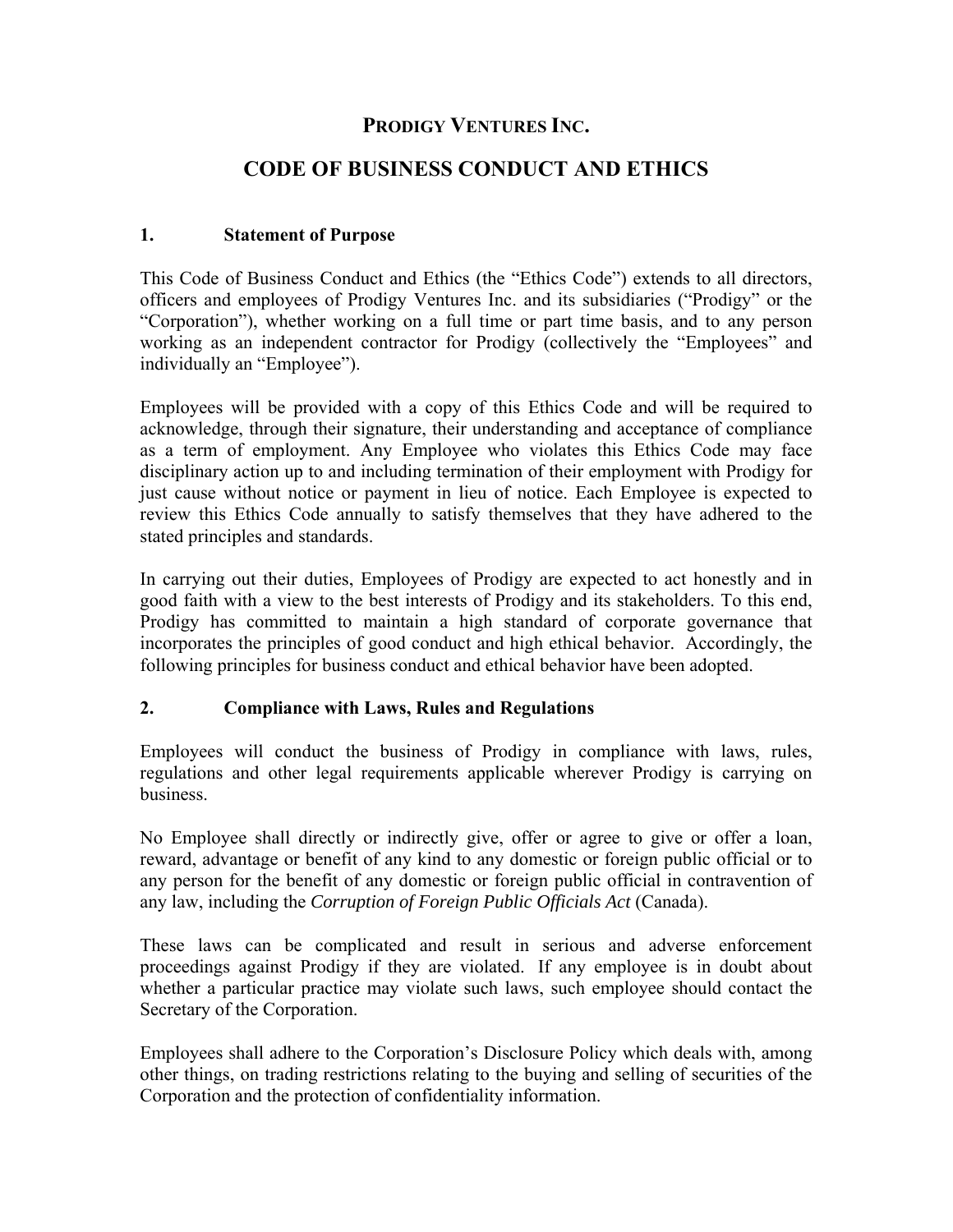### **3. Conflicts of Interest**

Employees shall conduct their business affairs in a manner that ensures their private or personal interests do not interfere with the interests of Prodigy including conflicts relative to personal, financial, or other gain. Should conflicts arise, or be perceived to arise, disclosure shall be made in an appropriate manner and the disclosing Employee shall not participate in any decision or action in which there is a conflict. It is not always easy to determine whether a conflict of interest exists, so any potential conflict of interest must be reported immediately to senior management, a supervisor or a member of human resources.

# **4. Fair Dealing**

The conduct required by fair dealing requires honesty in fact and the observance of reasonable commercial standards of fair dealing. Employees should endeavor to deal fairly with the Corporation's stakeholders. No Employee should do anything that could be interpreted as being dishonest or outside reasonable commercial standards of fair dealing.

### **5. Confidentiality**

Employees shall maintain the confidentiality of information entrusted to them except in circumstances where disclosure is authorized or legally mandated, in accordance with this Ethics Code and the confidentiality provisions contained in the employment agreement and/or independent contractor agreement applicable to such party. Confidential information shall not be used for personal gain. Confidential information includes all non-public information that may be of use to competitors or harmful to Prodigy or its customers or Employees if disclosed. It includes information deemed to be proprietary to Prodigy, whether patented or not. It includes information that suppliers and customers have entrusted to us. Employees who leave Prodigy retain the ongoing obligation to keep such information confidential. Employees of Prodigy shall adhere to the Corporation's Corporate Disclosure Policy.

# **6. Protection and Proper Use of the Corporation's Assets**

Employees shall ensure that the Corporation's assets are protected and properly used for legitimate business purposes. Any suspected incidents of fraud or theft should be immediately reported to that person's supervisor or as detailed in paragraph 11 of this Ethics Code.

#### **7. Corporate Opportunities**

Employees owe a duty to advance the Corporation's legitimate interests whenever an opportunity arises and are prohibited from: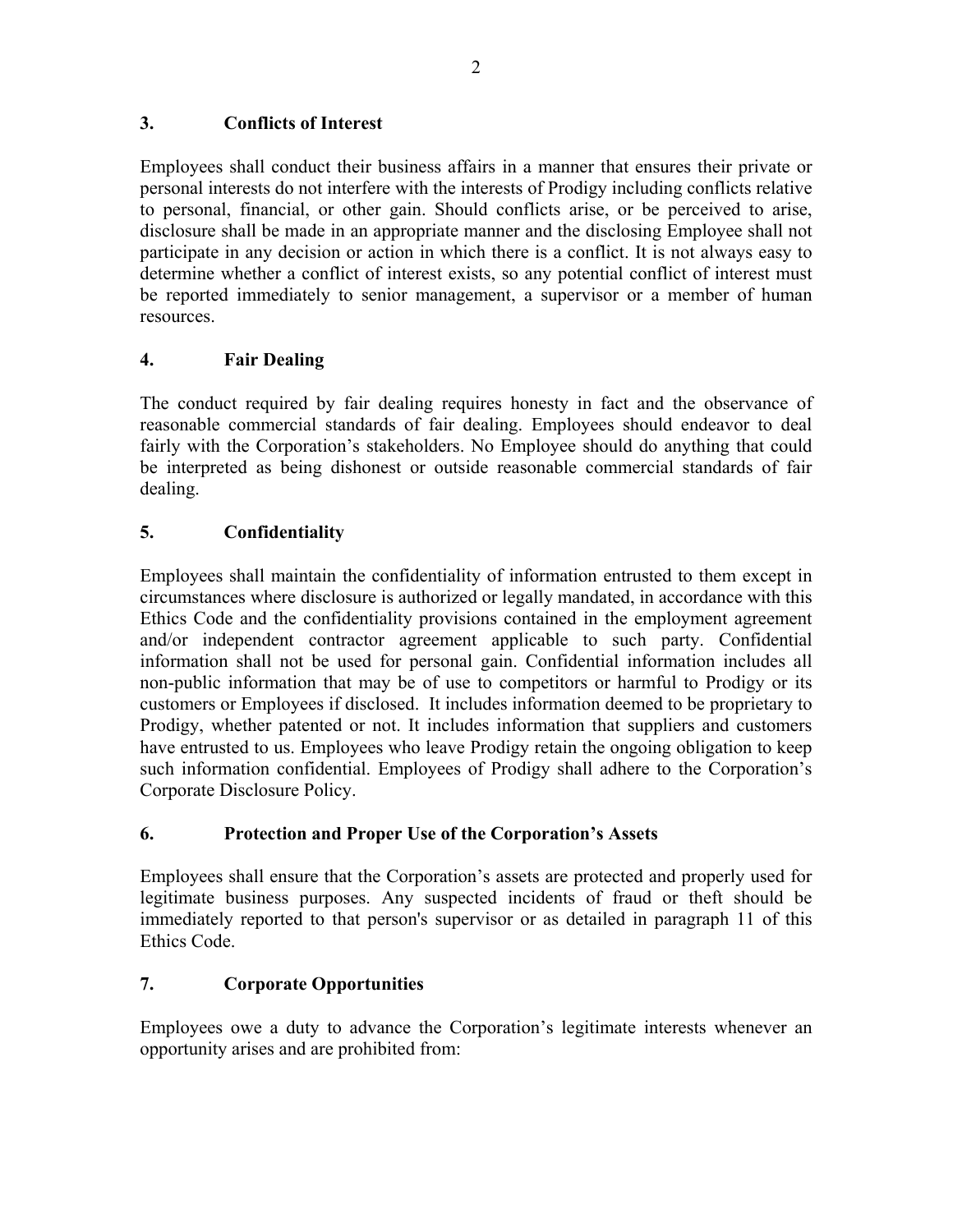- a) taking personal advantage of opportunities discovered through the use of the Corporation's assets, property, information or their position that would be contrary to the Corporation's interests;
- b) using or deploying the Corporation's assets, property, or information or their position for personal gain; and
- c) competing with the Corporation.

Employees shall protect the Corporation's assets in a manner that could be reasonably expected from them, and managers of the Corporation are specifically responsible for establishing and maintaining appropriate internal controls to safeguard the Corporation's assets against loss from unauthorized or improper use or disposition.

# **8. Reporting Integrity**

No false, artificial or misleading entries in the books, records and documents of Prodigy shall be knowingly made for any reason and no Employee shall engage in any arrangement that results in such prohibited acts. All periodic reports filed by Prodigy shall include full, fair, accurate, timely and understandable disclosure.

# **9. Encouraging the Reporting of Any Illegal or Unethical Behavior**

Employees are encouraged to promote ethical behavior in things they do and to ensure a healthy, ethical workplace. Violations of laws, rules, regulations or this Ethics Code are to be reported on the basis set forth in paragraph 11 of this Ethics Code.

Management shall not retaliate against any Employee who reports, in good faith, on any matter which is in contravention of this Ethics Code.

The Corporation's directors will not knowingly allow any retaliation by officers or management in respect of reports made in good faith by any Employee.

# **10. Waivers**

Employees whose conduct or actions have failed to meet, or whose conduct or actions may not meet the principles and standards set out in this Ethics Code must immediately report the failure to the Chairman of the Audit and Compensation Committee. If the reporting contains a request for a waiver of such conduct, that request shall be filed with the Chairman of the Audit and Compensation Committee for review and recommendation by that Committee. The Audit and Compensation Committee shall examine the circumstances related to the failure and the requested waiver and make an appropriate recommendation to the Board of Directors. Prodigy will promptly disclose waivers of this Ethics Code as required by law or the requirements of any stock exchange on which the Corporation's shares then trade.